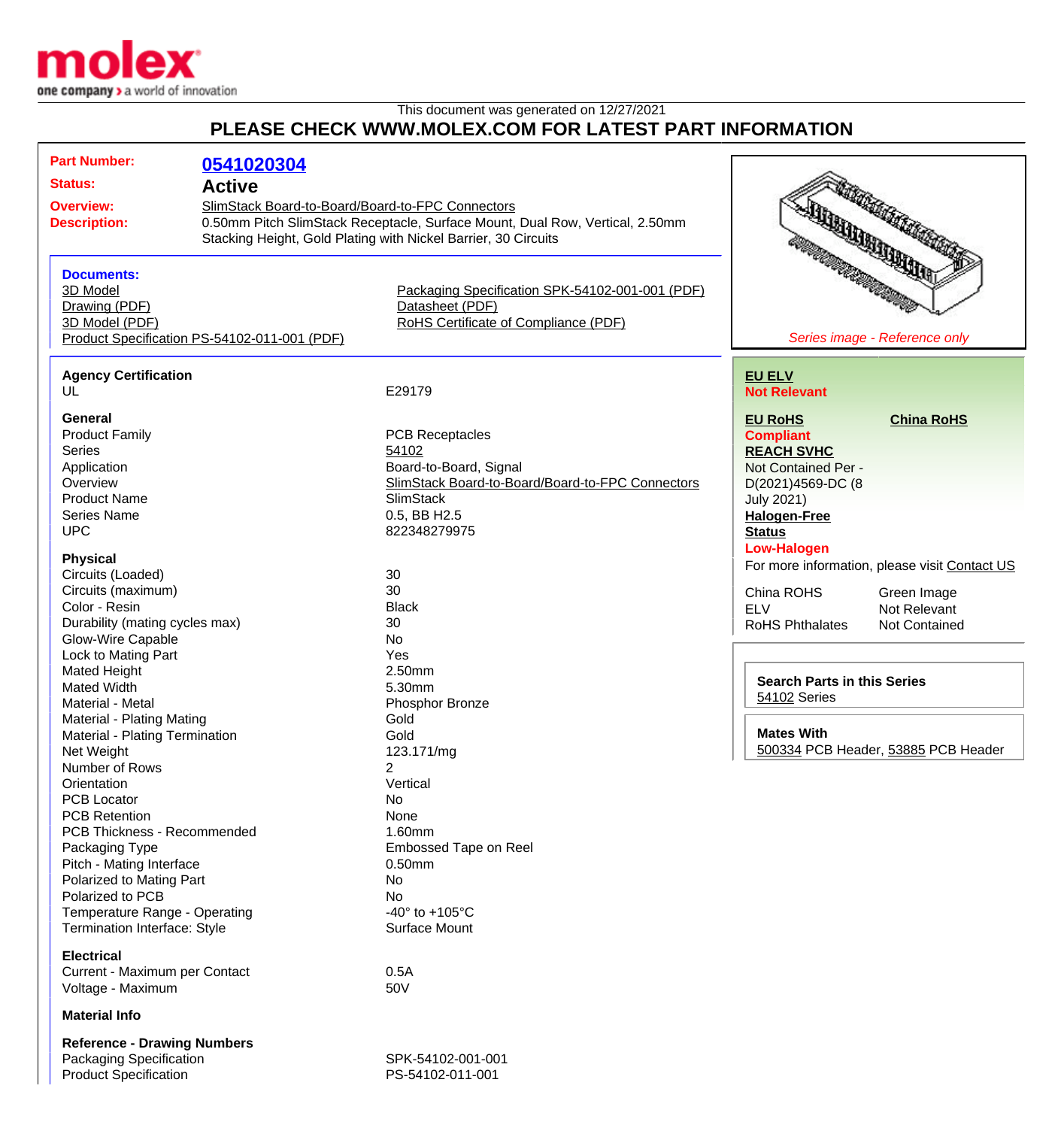This document was generated on 12/27/2021 **PLEASE CHECK WWW.MOLEX.COM FOR LATEST PART INFORMATION**